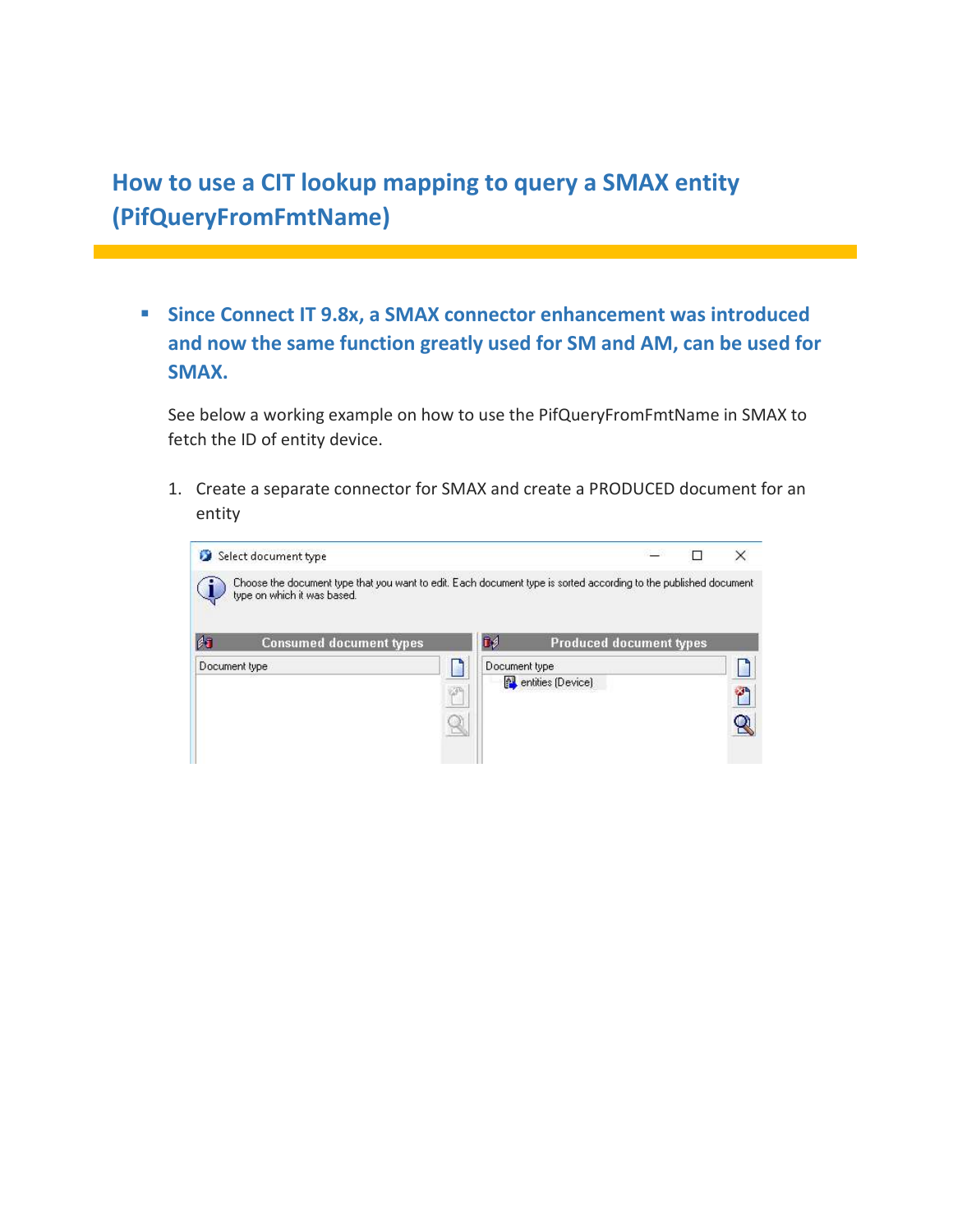|                                          | <b>COL</b> |  |
|------------------------------------------|------------|--|
| Document type                            |            |  |
| Document type: Device                    |            |  |
| 中文<br>$\mathbb{S}^3$<br>进士<br>神话         |            |  |
| Fast access to menus; Select a menu<br>۰ |            |  |
| Element                                  | Type       |  |
| 图 entities<br>$\overline{a}$             |            |  |
| <b>N</b> Device                          |            |  |
| 囲<br>completion_status                   | Text       |  |
| ٢<br>properties                          |            |  |
| AcquisitionEndDate                       | Date       |  |
| 囲<br>AcquisitionType                     | Text       |  |
| 匣<br>AssetTag                            | Text       |  |
| 囲<br>Barcode                             | Text       |  |
| 囲<br>BiosAssetTag                        | Text       |  |
| 團<br>BiosSerialNumber                    | Text       |  |
| 国<br><b>BiosUUID</b>                     | Text       |  |
| Diag <i>theright</i><br>田                | $T \sim t$ |  |

2. On the field mapping where we need the lookup, is the place where we will add the query, on this example is the ID field

| Source - 'Delimited text (File - Text)'                             | X Mapping                           |                                           |                                          | Destination - 'Management as a Service (https://ult01vmD |                                               |  |  |
|---------------------------------------------------------------------|-------------------------------------|-------------------------------------------|------------------------------------------|----------------------------------------------------------|-----------------------------------------------|--|--|
| Element                                                             | + 3                                 | 西西西增门今西野                                  |                                          | Element                                                  |                                               |  |  |
| - 图 dscFile                                                         |                                     |                                           |                                          | $ \blacksquare$ entities                                 |                                               |  |  |
| <b>El</b> TestField1                                                | Fast access to menus: Select a menu |                                           |                                          | attachmentAction                                         |                                               |  |  |
| <b>ED</b> TestField2                                                | Element                             | Mapping                                   | Description                              | <b>BB</b><br>operation<br>parameters                     |                                               |  |  |
| <b>四</b> TestField3                                                 | entities<br>$-$ .                   |                                           |                                          |                                                          |                                               |  |  |
| + PullFileInfo                                                      | operation                           | "UPDATE"                                  |                                          | AccountCode                                              |                                               |  |  |
|                                                                     | Device<br>$\sim$                    |                                           | AccountingPeriod                         |                                                          |                                               |  |  |
| $\frac{1}{2}$ properties<br>AssetModel<br><b>B</b> BiosSerialNumber |                                     |                                           |                                          | ActualService                                            |                                               |  |  |
|                                                                     |                                     |                                           |                                          | Agreement<br><b>Article</b><br>$+$                       |                                               |  |  |
|                                                                     |                                     | [TestField1]                              |                                          |                                                          |                                               |  |  |
|                                                                     | DisplayLabel                        |                                           |                                          | AssetModel                                               |                                               |  |  |
|                                                                     | 回 1d                                | 'Obtain parent idDim hQuery as longDim iR |                                          | <b>Brand</b>                                             |                                               |  |  |
|                                                                     |                                     |                                           |                                          | <b>Budget</b><br>$+$                                     |                                               |  |  |
|                                                                     | Produce null elements               |                                           | <b>BudgetCenter</b><br><b>BudgetLine</b> |                                                          |                                               |  |  |
|                                                                     | Element                             |                                           | Value                                    |                                                          | <b>BudgetType</b><br><b>BusinessObjective</b> |  |  |
|                                                                     | $ \frac{10}{6}$ entities            |                                           |                                          |                                                          |                                               |  |  |
|                                                                     | operation                           | <b>UPDATE</b>                             |                                          | <b>Cartitem</b>                                          |                                               |  |  |
|                                                                     | Device                              | $0$ item( $s$ )                           |                                          | <sup>8</sup> Category                                    |                                               |  |  |
|                                                                     |                                     |                                           |                                          | <sup>2</sup> Change<br>$+$                               |                                               |  |  |
|                                                                     |                                     |                                           |                                          | <b>BB</b> Characteral                                    |                                               |  |  |
| $\left  \right $                                                    | $\blacktriangleright$               |                                           |                                          | ◀                                                        |                                               |  |  |
| Value<br>Property                                                   |                                     |                                           |                                          | Property                                                 | Value                                         |  |  |
| FnctRef<br>AllNodes                                                 |                                     |                                           |                                          | <b>P</b> FnctRef                                         | AllNodes                                      |  |  |
| El Node<br>dscFile                                                  |                                     |                                           |                                          | <b>□</b> Node                                            | entities                                      |  |  |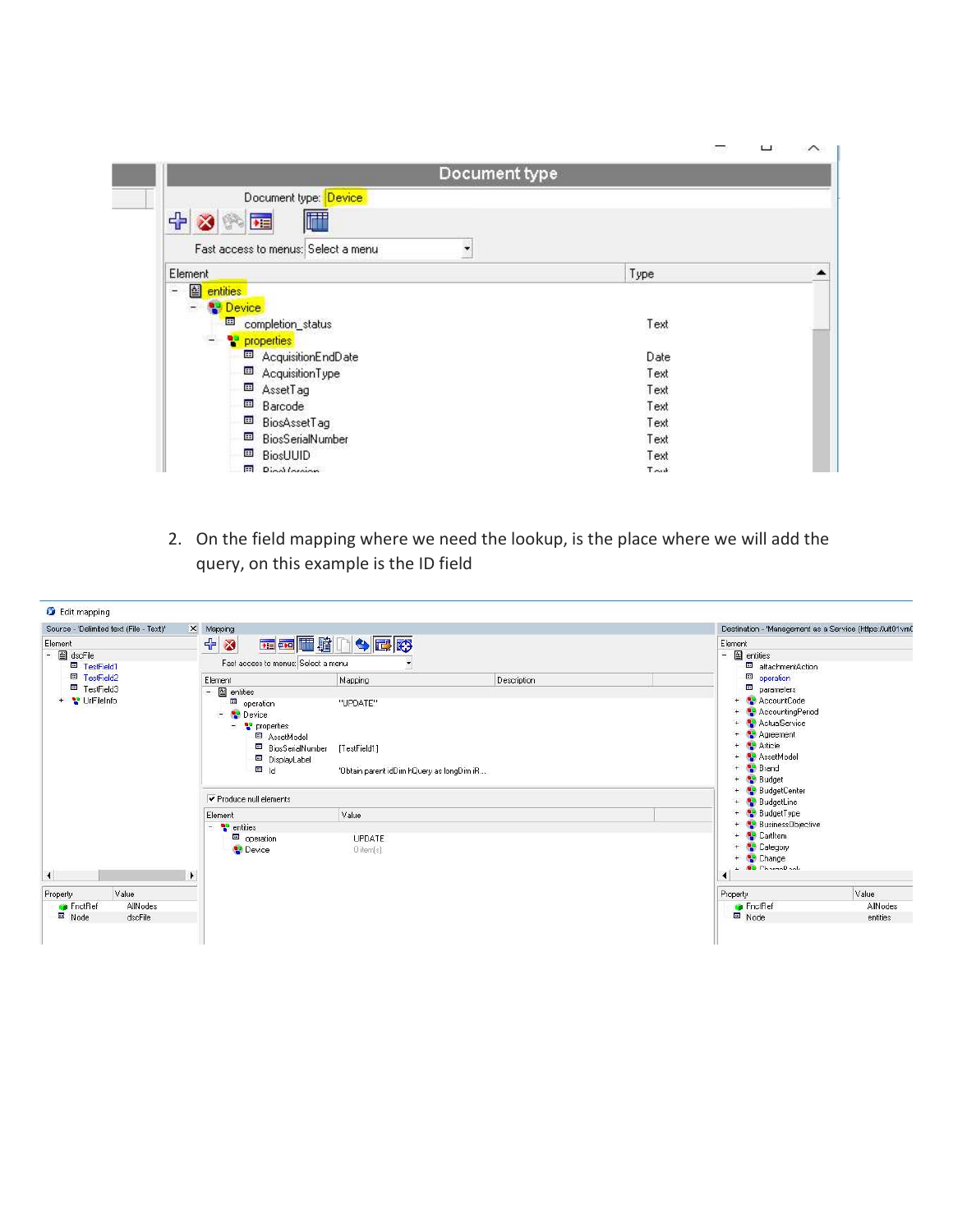The script will query in SMAX entity Device for the Display Label = "TestField2".

In the Pif Function:

SMAX = is the name of the actual connector created in step 1

Device = Name of the Document type created in step 1

3. As a result, there should be a query done and an ID returned before the update is sent to SMAX

| $\mathbf{Q}$<br>Scenario search        | 閶<br>$\mathbb{A}$<br>Patches list | Q Document log<br>Connect-It log                                                                                                                                                                                                                     | 閶                              | Document types | 飅<br>Mappings                                |                                                                       |                            |                                                         |
|----------------------------------------|-----------------------------------|------------------------------------------------------------------------------------------------------------------------------------------------------------------------------------------------------------------------------------------------------|--------------------------------|----------------|----------------------------------------------|-----------------------------------------------------------------------|----------------------------|---------------------------------------------------------|
| Element: Mapping (Basic engine)        |                                   |                                                                                                                                                                                                                                                      | $\overline{\phantom{a}}$       |                | Filter: 吗 Normal proces ▼                    | Tracking-line filter: No filter                                       |                            |                                                         |
| Id/<br>/ Date                          | Document type                     | Connector                                                                                                                                                                                                                                            | Content                        |                |                                              | Element                                                               |                            | Value                                                   |
| 10 号/ 7/29/2020 1:12:39 AM             | dscFile (dscFile)                 | Mapping [Basic engine]                                                                                                                                                                                                                               |                                |                | TestField1: HolaTestField2: HPSVR07110       | + EP Parent document                                                  |                            |                                                         |
| 11 号/ 7/29/2020 1:12:39 AM             | entities (entitiesDst)            | Mapping (Basic engine)                                                                                                                                                                                                                               | Device: [0.0]operation: UPDATE |                |                                              | Ξ.<br><b>P</b> entities                                               |                            | ⋒                                                       |
| 2 tracking line(s) in the document log |                                   |                                                                                                                                                                                                                                                      |                                |                |                                              | operation<br>Device<br>Device [0]<br>$ \frac{10}{2}$ properties<br>国日 | <b>ED</b> BiosSerialNumber | <b>UPDATE</b><br>1 item(s)<br>ø<br>Ō<br>Hola<br>↑ 11693 |
| Query: DisplayLabel='HPSVR07110'       | ▸                                 | Dim strvalue as string<br>Dim strQuery as string<br>strQuery = "DisplayLabel='"&[TestField2]&"'"<br>'The TestField on this example is the value of a real DisplayLable record in SMAX<br>hQuery = pifNewQueryFromFmtName("SMAX", "Device", strQuery) |                                |                | CostType<br><b>E</b> Currency<br>DataDomains | E CoveredByLeaseScheduleContract<br><b>ED</b> DefaultGatewavlPAddress |                            |                                                         |
|                                        |                                   |                                                                                                                                                                                                                                                      |                                |                |                                              | Property                                                              |                            | Value                                                   |
| Value<br>Property                      | while $(iRc = 0)$                 |                                                                                                                                                                                                                                                      |                                |                |                                              |                                                                       | FnctRef                    | AllNodes                                                |